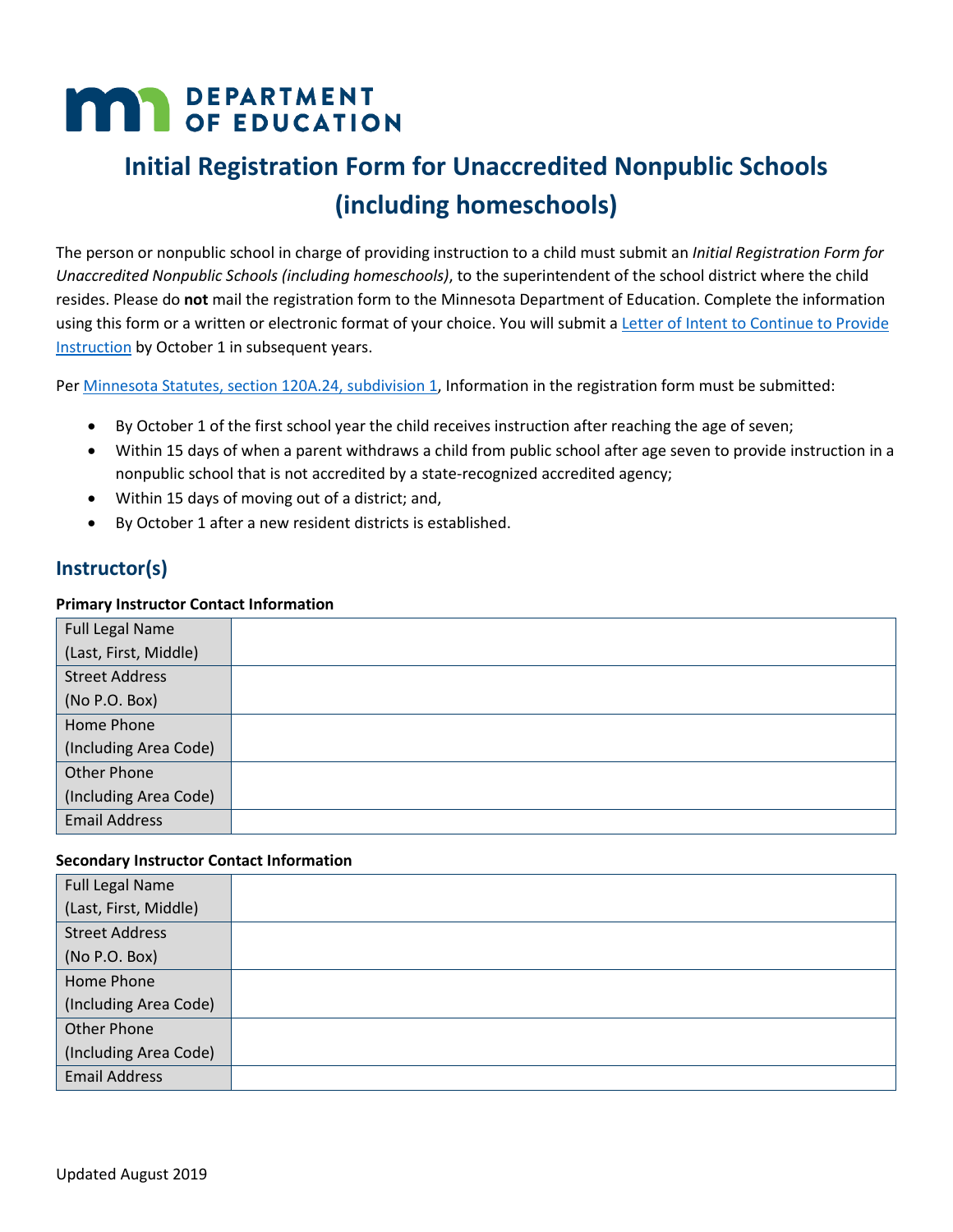#### **Evidence of Instructor Qualifications**

A person who is providing instruction to a child must meet at least one of the following requirements per *Minnesota* [Statutes, section 120A.22, subdivision 10:](https://www.revisor.mn.gov/statutes/cite/120A.22)

| The instructor holds a valid Minnesota teaching license in the field and for the grade level taught. (Attach a copy of<br>the license.)                                                       |
|-----------------------------------------------------------------------------------------------------------------------------------------------------------------------------------------------|
| The instructor is directly supervised by a person holding a valid Minnesota license. (Attach a copy of the license.)                                                                          |
| The instructor has successfully completed a teacher competency examination.                                                                                                                   |
| The instructor holds a baccalaureate degree. (Attach a copy of diploma/degree.)                                                                                                               |
| The instructor is the parent, guardian or other person having legal custody of a child who is assessed according to<br>the procedures in Minnesota Statutes, section 120A.22, subdivision 11. |

#### **Accreditation**

|                                                                       | Is the nonpublic school accredited by an accrediting agency recognized by the Minnesota Nonpublic Education Council? |
|-----------------------------------------------------------------------|----------------------------------------------------------------------------------------------------------------------|
| If yes, please complete the table below. $\bigcirc$ Yes $\bigcirc$ No |                                                                                                                      |

| <b>Dates of Accreditation Term</b> |
|------------------------------------|
|                                    |
|                                    |

#### **Student(s)**

Please complete the table below (attach additional sheets, as needed).

| <b>Student(s) Full Legal Name</b> | <b>Date of Birth</b><br>(mm/dd/yyyy) | <b>Address</b> | <b>Phone Number</b> |
|-----------------------------------|--------------------------------------|----------------|---------------------|
|                                   |                                      |                |                     |
|                                   |                                      |                |                     |
|                                   |                                      |                |                     |

#### **Immunization Records**

 Per Minnesota Statutes, section 121A.15, subdivision 8, please attach immunization records or notarized statement of conscientious objection for each student. Update immunization information when each student reaches 7th grade.

### **Proposed Annual Nationally Normed Achievement Test, Assessment or Examination Plan**

Iowa Tests of Education Development and Stanford Achievement Tests are available from the University of Minnesota Instructors and superintendent must mutually agree on the proposed annual nationally normed achievement test(s) assessment(s) or examination plan, the administration and the location of the examination. Iowa Test of Basic Skills, [Statewide Testing Program,](https://oms.umn.edu/departments/mstp/about.php) (612) 626-0006. High school students may also consider th[e ACT](http://www.act.org/content/act/en/products-and-services/the-act.html) college admissions test.